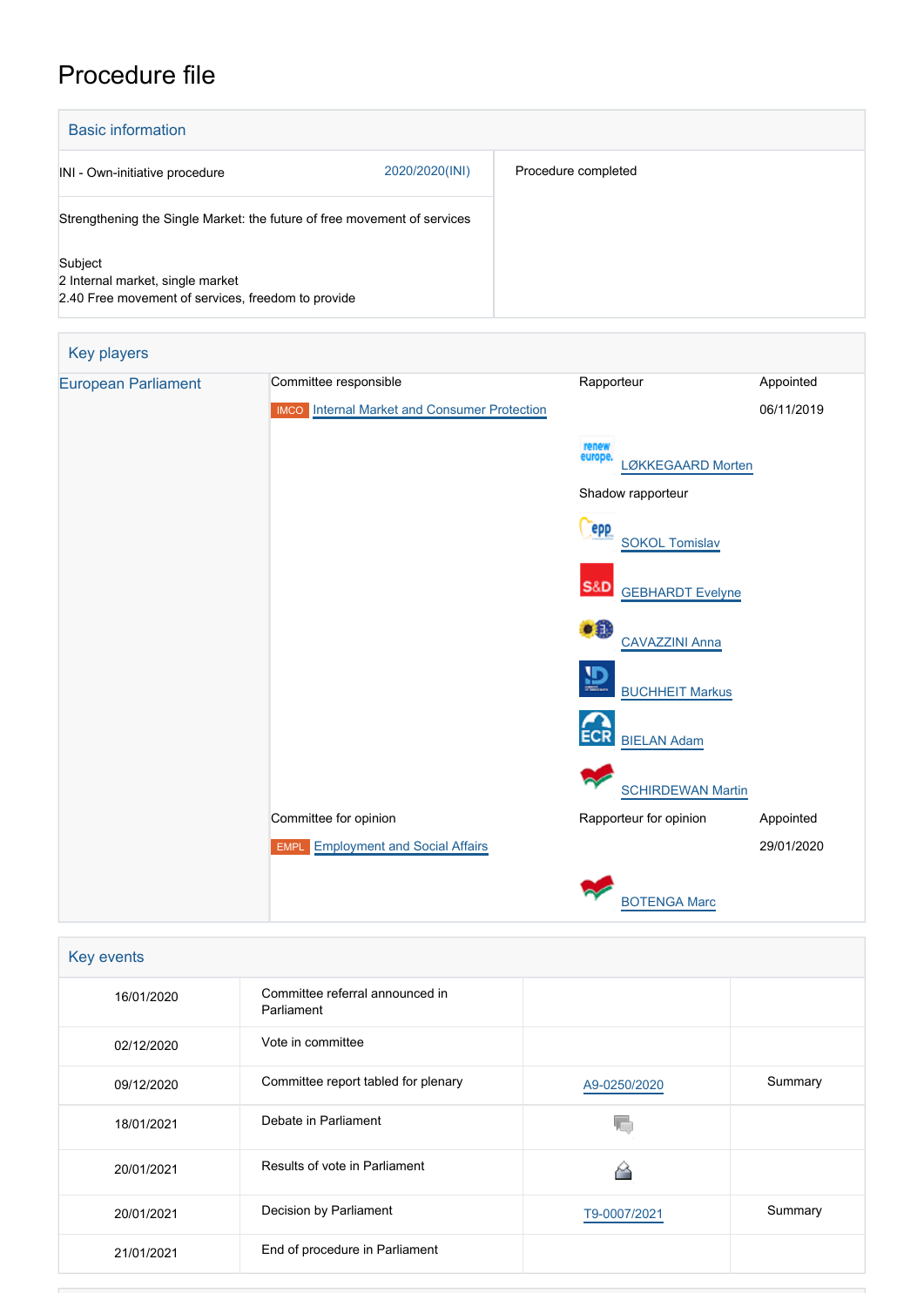| <b>Technical information</b> |                                |  |  |
|------------------------------|--------------------------------|--|--|
| Procedure reference          | 2020/2020(INI)                 |  |  |
| Procedure type               | INI - Own-initiative procedure |  |  |
| Procedure subtype            | Initiative                     |  |  |
| Legal basis                  | Rules of Procedure EP 54       |  |  |
| Other legal basis            | Rules of Procedure EP 159      |  |  |
| Stage reached in procedure   | Procedure completed            |  |  |
| Committee dossier            | IMCO/9/02300                   |  |  |

### Documentation gateway

| Committee draft report                                 |             | PE646.943    | 06/05/2020 | EP |         |
|--------------------------------------------------------|-------------|--------------|------------|----|---------|
| Amendments tabled in committee                         |             | PE653.761    | 17/06/2020 | EP |         |
| Committee opinion                                      | <b>EMPL</b> | PE647.038    | 02/10/2020 | EP |         |
| Committee report tabled for plenary, single<br>reading |             | A9-0250/2020 | 09/12/2020 | EP | Summary |
| Text adopted by Parliament, single reading             |             | T9-0007/2021 | 20/01/2021 | EP | Summary |
| Commission response to text adopted in<br>plenary      |             | SP(2021)223  | 09/07/2021 | EC |         |

## Strengthening the Single Market: the future of free movement of services

The Committee on the Internal Market and Consumer Protection adopted the own-initiative report by Morten LØKKEGAARD (Renew Europe, DK) on strengthening the single market: the future of free movement of services.

The services sector accounts for around 70% of the EUs GDP and a similar proportion of its employment. A better functioning internal market for services is therefore a crucial necessity for a more competitive and innovative European economy.

Directly addressing national barriers within the single market

Members underlined that promoting the single market, including the free, fair and safe movement of services and people, consumer protection and the strict enforcement of EU law, is paramount for tackling the economic crisis caused by COVID-19. They urged all Member States to ease unjustified and disproportionate barriers preventing the free movement of services within the single market as soon as possible.

They regretted that the recovery plan proposed by the Commission does not provide for any specific financing related to the movement of services by recognising its importance as a tool for economic recovery.

Ensuring adequate enforcement of existing legislation

Businesses and consumers, who experience barriers and frustrations when they attempt to trade in services across the EU, often stress that their problems do not stem from a lack of legislation. Rather, they point to a serious lack of implementation and enforcement of existing rules. Therefore, Members encouraged the Commission to use all means at its disposal to fully enforce existing rules and to promptly decide on complaints to ensure that relevant issues from an end-user perspective are effectively handled. They called for the assessment of alternative resolution mechanisms and infringement procedures to be applied stringently and without undue delay whenever breaches of the relevant legislation which contravene the proper functioning of the internal market are identified.

Members welcomed the Commissions new-long term action plan for better implementation and enforcement of single market rules so as to maximise the potential of the single market for services.

Advancing regulatory clarity by introducing national information portals

The report noted that the COVID-19 pandemic has highlighted a lack of regulatory clarity and a lack of effective communication between Member States on rapidly changing regulations. It stressed the key importance of the single digital gateway and the points of single contact as an online access point for EU and national information, procedures and assistance services on the single market. The committee recommended Member States implement the single digital gateway in a consumer and SME-friendly way and transform their points of single contact from mere regulatory portals into fully functioning portals.

Providing additional evaluation tools through single market scoreboards and restrictiveness indicators

Evaluating the performance of Member States with regards to both implementation and provision of information is essential to improving the Single Market for services. It allows Member States to learn from each other through best practice and it applies much needed pressure for improved functioning of the existing (and upcoming) European legislation.